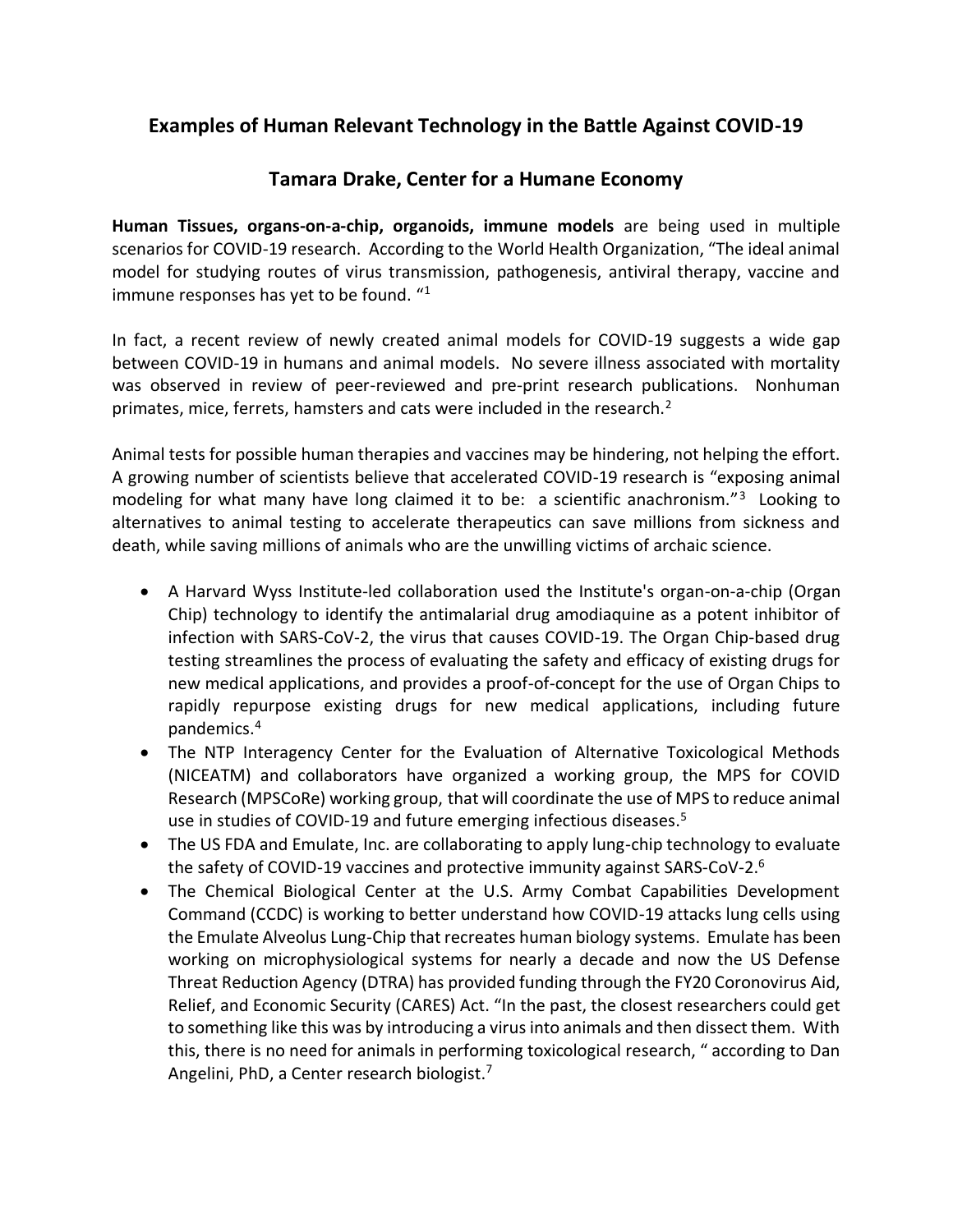- The University of Toronto is using organ-on-a-chip technology to discover the details for how COVID-19 invades the human body.<sup>8</sup>
- Lung Models respiratory 3-D models derived from human cells and differentiated into lung epithelial cells present a promising platform for studying COVID-19 pathogenesis and host-virus interactions.
- Harvard Wyss is working to identify FDA approved drugs and novel compounds to be tested using Organ-on-a-Chip technology for the COVID-19 therapeutic repurposing pipeline.<sup>9</sup> Wyss has signed a one-year agreement worth up to \$16 million with the US Defense Advanced Research Projects Agency (DARPA) to identify and test FDA-approved drugs that could be repurposed to prevent or treat COVID-19. 10
- Epithelix is evaluating antiviral drugs or therapeutic strategies against COVID-19 based on fully differentiated *in vitro* 3D human airway epithelia.<sup>11</sup>
- Draper and University of Massachusetts Medical School uses organ-on-a-chip lung models that can be configured into existing industry standard multiwell cell culture plated systems. This airway model is used to evaluate influenza, coronavirus, or other respiratory viruses in vitro. This new capability has the potential to address a gap in the rapid assessment of therapeutic efficacy of various small molecules and antiviral agents against influenza and coronaviruses.<sup>12</sup>
- Using organoids researchers have shown that human recombinant ACE2 is able to block the infection of cells by SARS-CoV-2. These same researchers also show that vascular and kidney organoids can be infected by SARS-CoV-2 and that human ACE2 blocks this infection. The next stages of testing for these proteins would be lung organoid studies.<sup>13</sup>
- The New York Stem Cell Foundation is leveraging the power of human stem cells as disease models to help better understand COVID-19 and find urgently needed treatments, in collaboration with top scientists worldwide.<sup>14</sup>
- The Human Cells Atlas project, including hundreds of scientists world wide used information from more than 4 million human cells from people of many different ages, to identify places COVID-19, may invade the body. Their findings suggest that the virus may be able to enter more kinds of cells than previously thought. The work also offers hints about two central questions: How the virus can harm so many different organs and why some people are more vulnerable to infection. The team posted a preliminary analysis on bioRxiv on April 20, 2020. $15$
- Viscient Biosciences uses 3D bioprinting technology to create lung tissue to support viral infectivity research and search for an effective therapy against SARS-CoV-2. Using the paradigm developed for liver as well as previous work in lung tissue, 3D bioprinted and other 3D tissue models made with lung cells, including a patient's own cells, are expected to be used as a "clinical trial in a dish," helping test potential COVID-19 therapies quickly and with highly accurate biology. <sup>16</sup>
- Weill Cornell Medicine, is testing drugs on the human cell models susceptible to SARS-CoV-2 infection to see which drugs may help combat the disease.<sup>17</sup>
- An in vitro model, termed "MIMIC" (Modular Immune In vitro Construct), was designed and developed to reflect the human immune system. The MIMIC System is a laboratorybased methodology that replicates the human immune system response. It is highly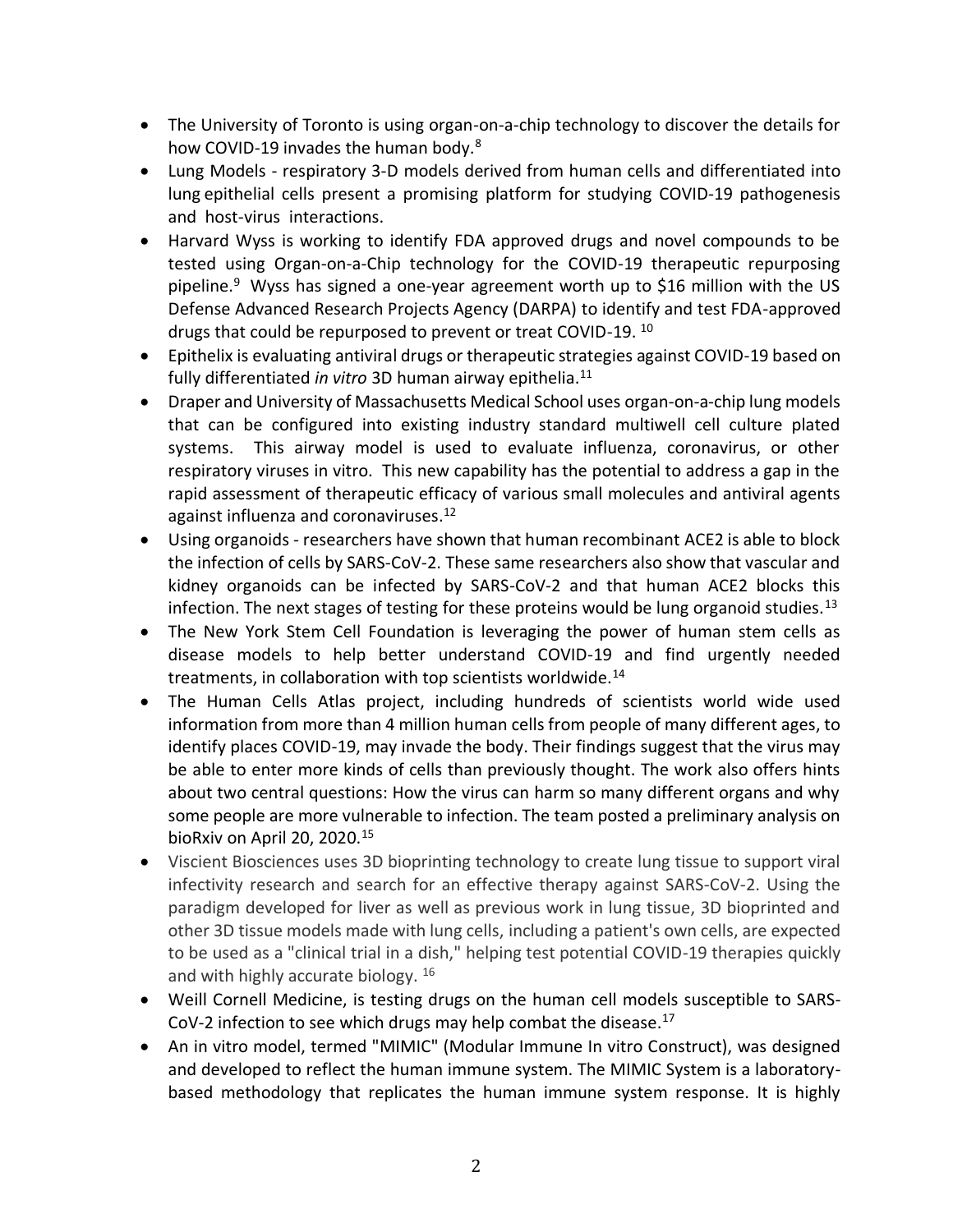automated, and can be used to simulate a clinical trial for a diverse population, without putting human subjects at risk. The MIMIC System uses the circulating immune cells of individual donors to recapitulate each individual human immune response by maintaining the autonomy of the donor. Thus, an in vitro test system has been created that is functionally equivalent to the donor's own immune system and is designed to respond in a similar manner to the in vivo response.<sup>18</sup>

- YUMAB, a German antibody development company, generated and characterized the first fully human antibodies with receptor blocking activity against the new coronavirus strain SARS-Co-V2 in collaboration with Boehringer Ingelheim by applying phage display technology. A human antibody discovery platform was used to identify a set of novel fully human antibody candidates in less than four weeks. The antibodies bind to a surface protein of SARS-CoV-2 including candidates that inhibit the interaction with the host cell receptor, thereby potentially blocking the virus from infection*. 19*
- EURL ECVAM, the European government organization recommends against using animals to produce antibodies. Animal antibodies are a leading cause of the reproducibility problems in research.<sup>20</sup> Animal-free recombinant antibodies are being used to develop life-saving vaccines and treatments.
- Institute for In Vitro Sciences has test systems and assays to detect adverse effects of pharmaceuticals targeting COVID-19. The Respiratory Toxicology Program uses 3D pulmonary models and human 2D primary cells and lines allow the detection of acute toxic responses such as oxidative stress, cytotoxicity, and inflammation (among others), as well as long term chronic exposure responses not possible using other models.<sup>21</sup>
- MatTek's EpiAirway, human bronchial tissue model was used to study remdesivir. The study showed that remdesivir inhibits SARS-CoV-2 in human lung cells.<sup>22</sup>
- Reconstituted human airway epithelial models of nasal or bronchial origin were used to characterize viral infection kinetics, tissue-level remodeling of the cellular ultrastructure and transcriptional immune signatures induced by SARS-CoV-2. The results underline the relevance of this model for the preclinical evaluation of antiviral candidates. This model was used provide evidence on the antiviral efficacy of remdesivir and the therapeutic potential of the remdesivir-diltiazem combination as a rapidly available option to respond to the current unmet medical need imposed by COVID-19.<sup>23</sup>
- MatTek's EpiAirway, EpiOral and EpiIntestinal models were used to screen cannabis sativa extracts and identified indentified CBD statife extracts modulate ACE2 gene expression and ACE2 protein levels, a critical protein required for SARS-CoV-2 entry into host cells.<sup>24</sup>
- Hesperos Human-on-a-Chip in vitro systems, using the immune-system-on-a-chip is being used to uncover how severe acute respiratory syndrome SARS-CoV-2 directly affects multi-organ systems by activating the cytokine storm from inflammatory macrophages and to support the rapid development of therapeutics. As the global pandemic of COVID-19 continues to grow, this system has the potential to quickly evaluate antiviral and repurposed drugs to help combat this devastating disease.<sup>25</sup>
- Researchers from Hubrecht Institute and Maastrict University in the Netherlands used human intestinal organoids to demonstrate that SARS-CoV2 easily replicates in the gut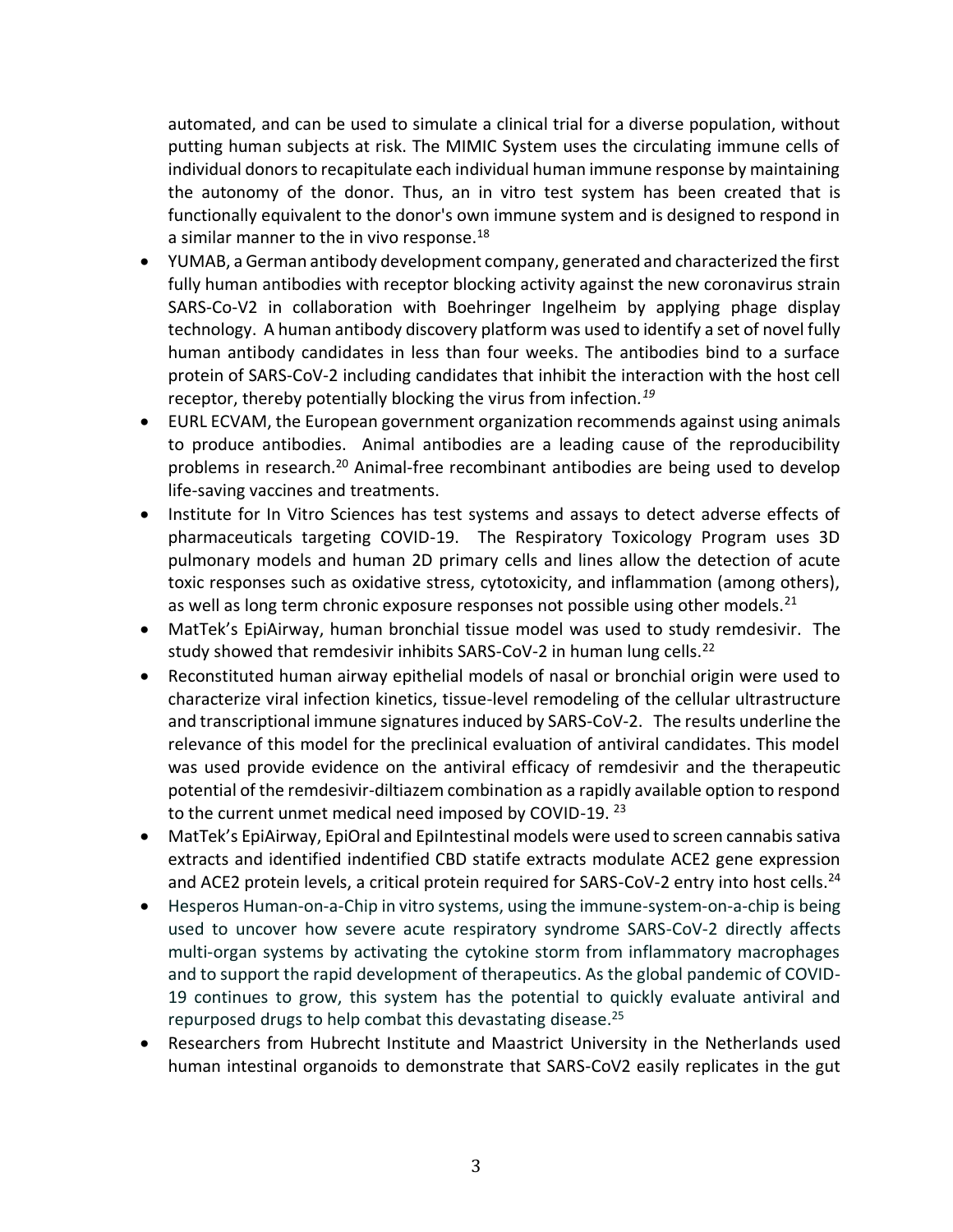lining resulting in the production of large amounts of infective particles in the intestine. Many COVID-19 patients present with gastrointestinal symptoms.<sup>26</sup>

- COVID-19 patients have shown neurological symptoms, suggesting the virus is neurotropic under unknown circumstances. Researchers at Johns Hopkins University School of Medicine and School of Public Health used a human induced pluripotent stem cell (iPSC)-derived BrainSphere Model to demonstrate, for the first time, potentially critically important neurotropism of SARS-CoV-2.<sup>27</sup>
- COVID-19 patients have experienced heart damage due to the virus. Data regarding cardiac safety are urgently needed to provide better and safer treatments. The TechMed Centre, the MESA+ Institute of the University of Twente, and Leiden University Medical Center in the Netherlands are: using human pluripotent stem cell derived cardiac models for rapid evaluation of therapies; modifying heart models to become SARS-CoV-2 disease models to understand how the virus affects the heart. 28
- Drug induced liver injury (DILI) is one of the leading causes of drug failures in clinical trials and is the most frequently citied reason for withdrawals of medications from the marketplace.<sup>29,30</sup> Insphero's 3D liver organoids can test the safety of potential treatments. The 3D in vitro liver toxicology platform using primary human hepatocytes and non-parenchymal cells (which are important for capturing the immune response), mimics the human liver, making it more predictive of human response that animal tests. This human-relevant platform is especially useful for researching RNA-based vaccines for COVID-19. This technology is fast to ensure drug development programs move forward quickly.<sup>31</sup>
- The Human Emulation System comprised of organ-chips, hardware and apps, offers researchers a new standard for predicting human response to therapies and vaccines with greater precision and control than cell culture or animal-based test methods.<sup>32</sup>
- Novoheart has created a human ventricular cardiac organoid chamber that is being used by drug companies to test COVID-19 therapies on the heart. The miniature hearts allow researchers to observe mechanisms by which drugs cause arrhythmias without testing in humans. These models also provide an avenue to study COVID-19's direct effect on the heart.<sup>33</sup>
- Organ-on-a-chip systems serve as a valuable bridge between traditional cell culture, animal models, and human studies of disease. Researchers used a multi-system lung chip model to study the immune response to viral infection in lung cells. The system was used to examine how circulating immune cells may be causing lung injury through aberrant inflammatory response, mirroring what is known based on human data. $34$

Additionally, four testing programs for drug and vaccine discovery that can accelerate the process are outlined in a recent paper $35$ :

1. **Efficacy**: There is no animal disease model for COVID-19. The automatic reflex of researchers is to use non-human primates, however this has not helped HIV or hepatitis  $C<sup>36</sup>$  The next reflex of researchers is to breed or genetically modify animals to attempt to render them susceptible to the disease, as was done for SARS. Doing this, however, skips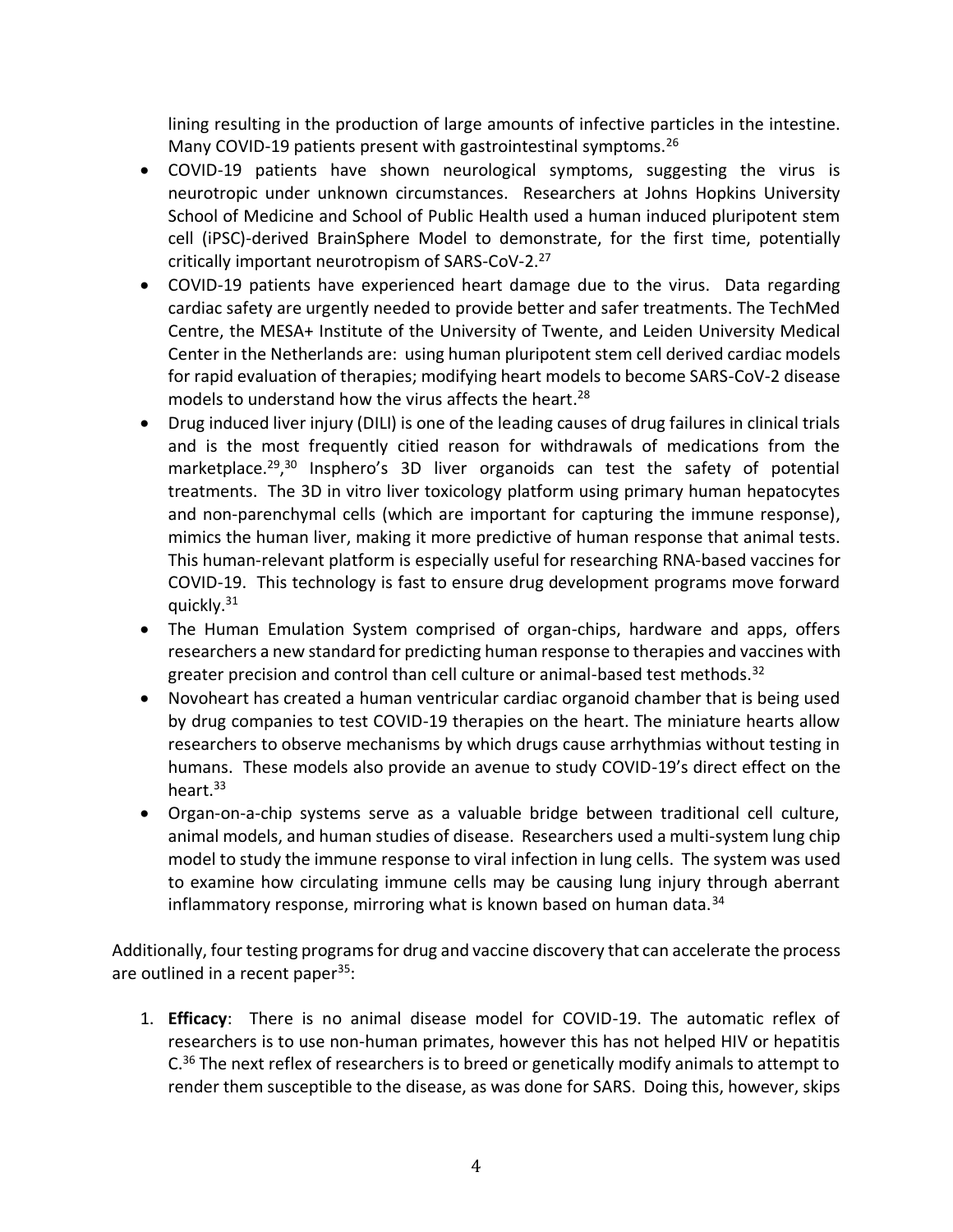over the opportunity to use microphysiological systems (MPS) that have become available over the past decade. Viral infections can be studied in human BrainSpheres (minibrains).<sup>37</sup>

- 2. **Safety**: During a pandemic, the important issue is time to market. A traditional full safety package based on animals includes long-term chronic dosing (up to two years). Shortcuts are possible using human-relevant test methods. What needs to be shown?
	- The drug should not be acutely toxic accepted alternative methods are available for most acute and topical toxicities.<sup>38</sup> Acute systemic toxicity may be predicted, possibly in combination with limited animal tests.<sup>39</sup>
	- The drug should not cause cancer  $-$  it is necessary to distinguish genotoxic and non-genotoxic carcinogenicity. Genotoxicity can be established using non-animal methods which have been available for decades. These methods are fast (days) and highly sensitive. Non-genotoxic carcinogenicity is harder to predict in animals and alternatives. However, COVID-19 treatment and vaccines will not require long exposure, these testing requirements can be waived since the treatment is less than 6 months. A repeat dose toxicity test of one-month duration. This could be done in a Microphysiological System (MPS). However, FDA has not approved the use of MPS for regulatory use.
	- The drug should not interfere with other drugs there are many alternatives in place to determine drug-drug interactions which allow for a quick transition to testing in humans.
- 3. **Quality (batch testing):** Once a safe and efficacious vaccine (or drug) has been found, it needs to be tested for quality and purity. The testing program differs fundamentally from safety and efficacy, as it needs to be applied to each lot of vaccine (or drug) to control for impurities and contaminants. Serological or non-animal batch release tests may be implemented.<sup>40</sup> Rabbit and horseshoe crab tests can be replaced with the Monocyte Activation Test (human blood), and Recombinant Factor C (fFC)<sup>41</sup>.
- 4. **Target discovery**: Drugs can be tested quickly in modern non-animal methods. Some targets may be known from other diseases or research so may provide one of the fastest ways to find suitable drugs (repurposing).
- 5. **Safe, Sustainable Non-Animal Ingredients for Vaccine Adjuvants:** Some vaccines use adjuvants. Several vaccine candidates for COVID-19 use shark-based squalene in their adjuvant when molecularly identical plant-based options are available.

<sup>&</sup>lt;sup>1</sup> Report of the WHO-China Joint Mission on Coronavirus Disease 2019 (COVID-19) February 2020 and March 2020

<sup>2</sup> Ehaideb, S.N., Abdullah, M.L., Abuyassin, B. *et al.* Evidence of a wide gap between COVID-19 in humans and animal models: a systematic review. *Crit Care* **24,** 594 (2020). https://doi.org/10.1186/s13054-020-03304-8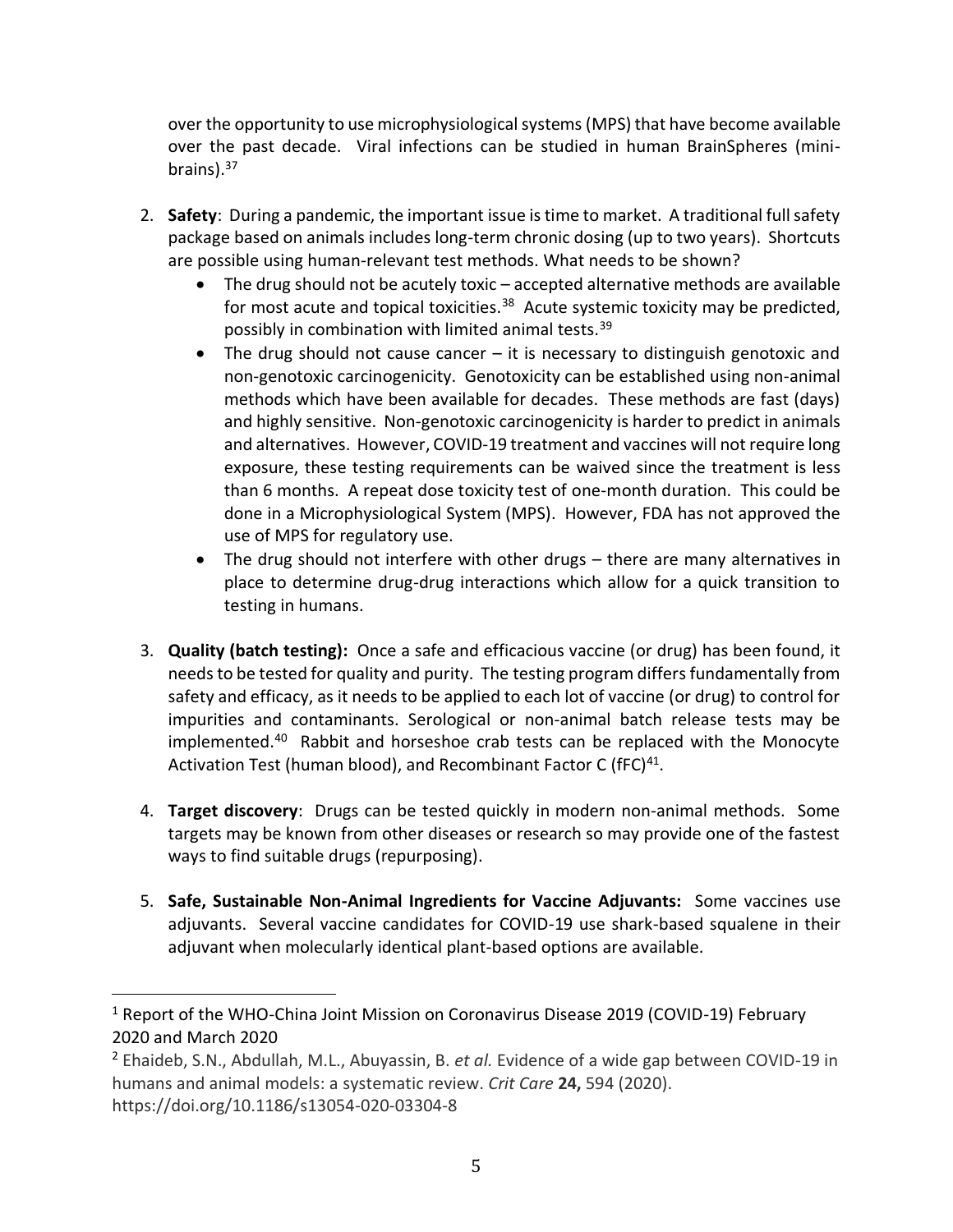<sup>3</sup> COVID could spell the end of animal testing as drug makers turn to human organs on microchips, *Toronto Star*, December 5, 2020.

<sup>4</sup> Wyss Institute for Biologically Inspired Engineering Press Release, May 3, 2021. [https://www.eurekalert.org/pub\\_releases/2021-05/wifb-hoc042921.php](https://www.eurekalert.org/pub_releases/2021-05/wifb-hoc042921.php)

<sup>5</sup> National Toxicology Program, NICEATM – Microphysiological Systems (MPS), Supporting Adoption of MPS for COVID Research[. https://ntp.niehs.nih.gov/whatwestudy/niceatm/test](https://ntp.niehs.nih.gov/whatwestudy/niceatm/test-method-evaluations/mps/index.html?utm_source=direct&utm_medium=prod&utm_campaign=ntpgolinks&utm_term=mps)[method-](https://ntp.niehs.nih.gov/whatwestudy/niceatm/test-method-evaluations/mps/index.html?utm_source=direct&utm_medium=prod&utm_campaign=ntpgolinks&utm_term=mps)

[evaluations/mps/index.html?utm\\_source=direct&utm\\_medium=prod&utm\\_campaign=ntpgolin](https://ntp.niehs.nih.gov/whatwestudy/niceatm/test-method-evaluations/mps/index.html?utm_source=direct&utm_medium=prod&utm_campaign=ntpgolinks&utm_term=mps) [ks&utm\\_term=mps](https://ntp.niehs.nih.gov/whatwestudy/niceatm/test-method-evaluations/mps/index.html?utm_source=direct&utm_medium=prod&utm_campaign=ntpgolinks&utm_term=mps)

<sup>6</sup> Emulate Press Release, Boston, MA. October 29, 2020

<sup>7</sup> Army Applies Lung-on-a-Chip Technology to COVID-19 Research, Aberdeen Proving Ground, MD, United States, US Army Combat Capabilities Development Command Chemical Biological Center, October 21, 2020. [https://www.dvidshub.net/news/381409/army-applies-lung-chip](https://www.dvidshub.net/news/381409/army-applies-lung-chip-technology-covid-19-research)[technology-covid-19-research](https://www.dvidshub.net/news/381409/army-applies-lung-chip-technology-covid-19-research)

<sup>8</sup> How does COVID-19 invade our bodies so easily? U of T researchers use "organ-on-a-chip" model to find out. *University of Toronto News*, April 8, 2020

<sup>9</sup> The Wyss Institute's response to COVID-19: Beating back the coronavirus, *Harvard Wyss Institute*, March 25, 2020. And Si, L, Bai, H, Rodas, M, Cao, W et al, Human organs-on-chips as tools for repurposing approved drugs as potential influenza and COVID19 therapeutics in viral pandemics, April 13, 2020. bioRxiv preprint doi: https://doi.org/10.1101/2020.04.13.039917

<sup>10</sup> Wyss Institute gets \$16M to repurpose FDA-approved drugs for COVID-19, BOSTINNO, June 16, 2020. [https://www.americaninno.com/boston/funding-boston/wyss-institute-gets-16m-to](https://www.americaninno.com/boston/funding-boston/wyss-institute-gets-16m-to-repurpose-fda-approved-drugs-for-covid-19/)[repurpose-fda-approved-drugs-for-covid-19/](https://www.americaninno.com/boston/funding-boston/wyss-institute-gets-16m-to-repurpose-fda-approved-drugs-for-covid-19/)

<sup>11</sup> Epithelix, Innovative In Vitro Solutions for Respiratory Diseases and Chemical Testing. [https://www.epithelix.com/.](https://www.epithelix.com/) Accessed May 11, 2020

<sup>12</sup> A.L. Gard, R. Maloney, B.P. Cain, C.R. Miller, R.J. Luu, J.R. Coppeta, P. Liu, J.P. Wang, H. Azizgolshani, R.F. Fezzie, J.L. Balestrini, B.C. Isenberg, R.W. Finberg and J.T. Borenstein, High-Throughput Human Primary Cell-Based Airway Model for Evaluating Influenza, Coronavirus, or other Respiratory Viruses in vitro. May 23, 2020

<https://www.biorxiv.org/content/10.1101/2020.05.23.112797v1.full.pdf+html>

<sup>13</sup> Moteil, et al, Inhibition of SARS-CoV-2 Infections in Engineered Human Tissues Using Clinical-Grade Soluble Human ACE2, *Cell*, 2020 Apr 17;S0092-8674(20)30399-8. doi: 10.1016/j.cell.2020.04.004.

<sup>14</sup> Updates on the NYSCF Community's Fight Against COVID-19. N Y Stem Cell Found. [https://nyscf.org/resources/updates-on-the-ny-scf-communitys-fight-against-covid-19/.](https://nyscf.org/resources/updates-on-the-ny-scf-communitys-fight-against-covid-19/) Accessed May 11, 2020.

<sup>15</sup> SARS-COV-2 Targets Many Cell Types, Analysis of Single Cell Data Suggests, Howard Hughes Medical Institute, [www.hhmi.org/news/sars-cov-2-targets-many-cell-types-analysis-of-single](http://www.hhmi.org/news/sars-cov-2-targets-many-cell-types-analysis-of-single-cell-data-suggests)[cell-data-suggests,](http://www.hhmi.org/news/sars-cov-2-targets-many-cell-types-analysis-of-single-cell-data-suggests) accessed May 12, 2020

<sup>16</sup> Viscient Biosciences Will Bioprint 3D Lung Tissue to Aid Pandemic Research, and Viscient Founder Calls for Pause in Organovo Merger Attempt. [https://www.prnewswire.com/news](https://www.prnewswire.com/news-releases/viscient-biosciences-will-bioprint-3d-lung-tissue-to-aid-pandemic-research-and-viscient-founder-calls-for-pause-in-or-ganovo-merger-attempt-301032247.html)[releases/viscient-biosciences-will-bioprint-3d-lung-tissue-to-aid-pandemic-research-and](https://www.prnewswire.com/news-releases/viscient-biosciences-will-bioprint-3d-lung-tissue-to-aid-pandemic-research-and-viscient-founder-calls-for-pause-in-or-ganovo-merger-attempt-301032247.html)[viscient-founder-calls-for-pause-in-or-ganovo-merger-attempt-301032247.html.](https://www.prnewswire.com/news-releases/viscient-biosciences-will-bioprint-3d-lung-tissue-to-aid-pandemic-research-and-viscient-founder-calls-for-pause-in-or-ganovo-merger-attempt-301032247.html) Accessed May 11, 2020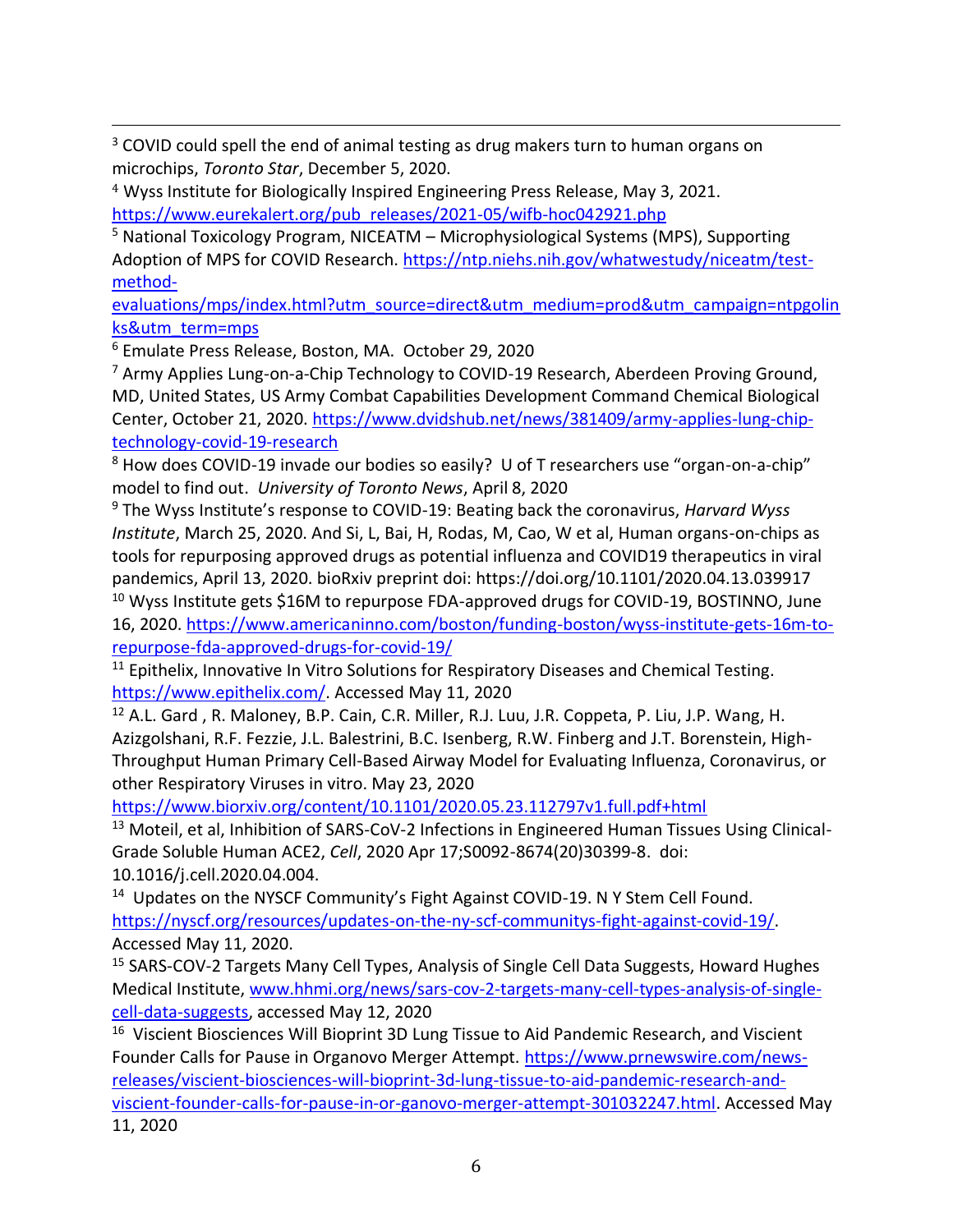<sup>17</sup> Duan, X, Identification of Drugs Blocking SARS-CoV-2 Infection using Human Pluripotent Stem Cell-derived Colonic Organoids. bioRxiv, May 2, 2020 doi: https://doi.org/10.1101/2020.05.02.073320

 $^{18}$  Higbee RG, Byers AM, Dhir V, et al. An Immunologic Model for Rapid Vaccine Assessment  $-$ A Clinical Trial in a Test Tube. Altern Lab Anim. 2009;37(1\_suppl):19-27. d oi:10 .117 7/ 02611929 0 9 03701S 0 5

<sup>19</sup> Partnership of Boehringer Ingelheim and YUMAB yields in receptor blocking antibodies against SARS-CoV-2, March 25, 2020, [https://www.yumab.com/partnership-with-boehringer](https://www.yumab.com/partnership-with-boehringer-ingelheim/)[ingelheim/.](https://www.yumab.com/partnership-with-boehringer-ingelheim/) Accessed May 15, 2020

<sup>20</sup> Viegas Barroso, J., Halder, M. and Whelan, M., EURL ECVAM Recommendation on Non-Animal-Derived Antibodies, EUR 30185 EN, Publications Office of the European Union, Luxembourg, 2020, ISBN 978-92-76-18346-4 (online),978-92-76-18347-1 (print),

doi:10.2760/80554 (online),10.2760/091625 (print), JRC120199. <sup>21</sup> Institute for In Vitro Sciences, Inc., [www.iivs.org/testing-services/assays/respiratory-](http://www.iivs.org/testing-services/assays/respiratory-toxicology/)

[toxicology/](http://www.iivs.org/testing-services/assays/respiratory-toxicology/) Accessed May 21, 2020.

<sup>22</sup> Pruijssers, A, et al. Remdesivir potently inhibits SARS-CoV-2 in human lung cells and chimeric SARS-CoV expressing the SARS-CoV-2 RNA polymerase in mice. doi:

https://doi.org/10.1101/2020.04.27.064279

<sup>23</sup> Pizzorno, A., Padey, B., Julien, T., et al, Characterization and treatment of SARS-CoV2 in nasal and bronchial human airway epithelia. March 31, 2020, bioRxiv preprint doi: https://doi.org/10.1101/2020.03.31.017889.

<sup>24</sup> Wang, B.; Kovalchuk, A.; Li, D.; Ilnytskyy, Y.; Kovalchuk, I.; Kovalchuk, O. In Search of Preventative Strategies: Novel Anti-Inflammatory High-CBD Cannabis Sativa Extracts Modulate ACE2 Expression in COVID-19 Gateway Tissues. Preprints 2020, 2020040315 (doi: 10.20944/preprints202004.0315.v1).

<sup>25</sup> Hesperos Human-on-a-Chip system supports COVID-19 therapeutic development. June 10, 2020, Select Science [https://www.selectscience.net/product-news/hesperos-inc/hesperos](https://www.selectscience.net/product-news/hesperos-inc/hesperos-human-on-a-chip-system-supports-covid-19-therapeutic-development/?artID=51679)[human-on-a-chip-system-supports-covid-19-therapeutic-development/?artID=51679](https://www.selectscience.net/product-news/hesperos-inc/hesperos-human-on-a-chip-system-supports-covid-19-therapeutic-development/?artID=51679)

<sup>26</sup> Lamers, M. et al, SARS CoV-2 productively infects human gut enterocytes, Science, Vol. 369, Issue 6499, pp. 50-54, (July 2020)<https://science.sciencemag.org/content/369/6499/50>

<sup>27</sup> Bullen, C. K., Hogberg, H. T., Bahadirli-Talbott, A., Bishai, W. R., Hartung, T., Keuthan, C., Looney, M., Pekosz, A., Romero, J. C., Sillé, F., Um, P. and Smirnova, L. (2020) "Infectability of human BrainSphere neurons suggests neurotropism of SARS-CoV-2", *ALTEX - Alternatives to animal experimentation*, 00. doi: 10.14573/altex.2006111.

<https://www.altex.org/index.php/altex/article/view/1924/version/1787>

<sup>28</sup> Organ-on-Chip Tests COVID-19 Cardiac Damage, June 22, 2020.

[https://www.utwente.nl/en/news/2020/6/666631/organ-on-chip-tests-covid-19-cardiac](https://www.utwente.nl/en/news/2020/6/666631/organ-on-chip-tests-covid-19-cardiac-damage)[damage](https://www.utwente.nl/en/news/2020/6/666631/organ-on-chip-tests-covid-19-cardiac-damage)

 $29$  For example, the diabetes drug, Rezulin, caused 63 confirmed deaths from liver failure and thousands of liver injuries. It was withdrawn in 2000. The Rise and Fall of the Killer Drug Rezulin, D. Willman, Los Angles Times, June 4, 2000.

 $30$  Ostapowicz, G., et. al, Results of a prospective study of acute liver failure at 17 tertiary care centers in the United States, Ann Intern Med. 2002;137(12):947, and Xu, JJ, Diaz, D., O'Brien PJ,